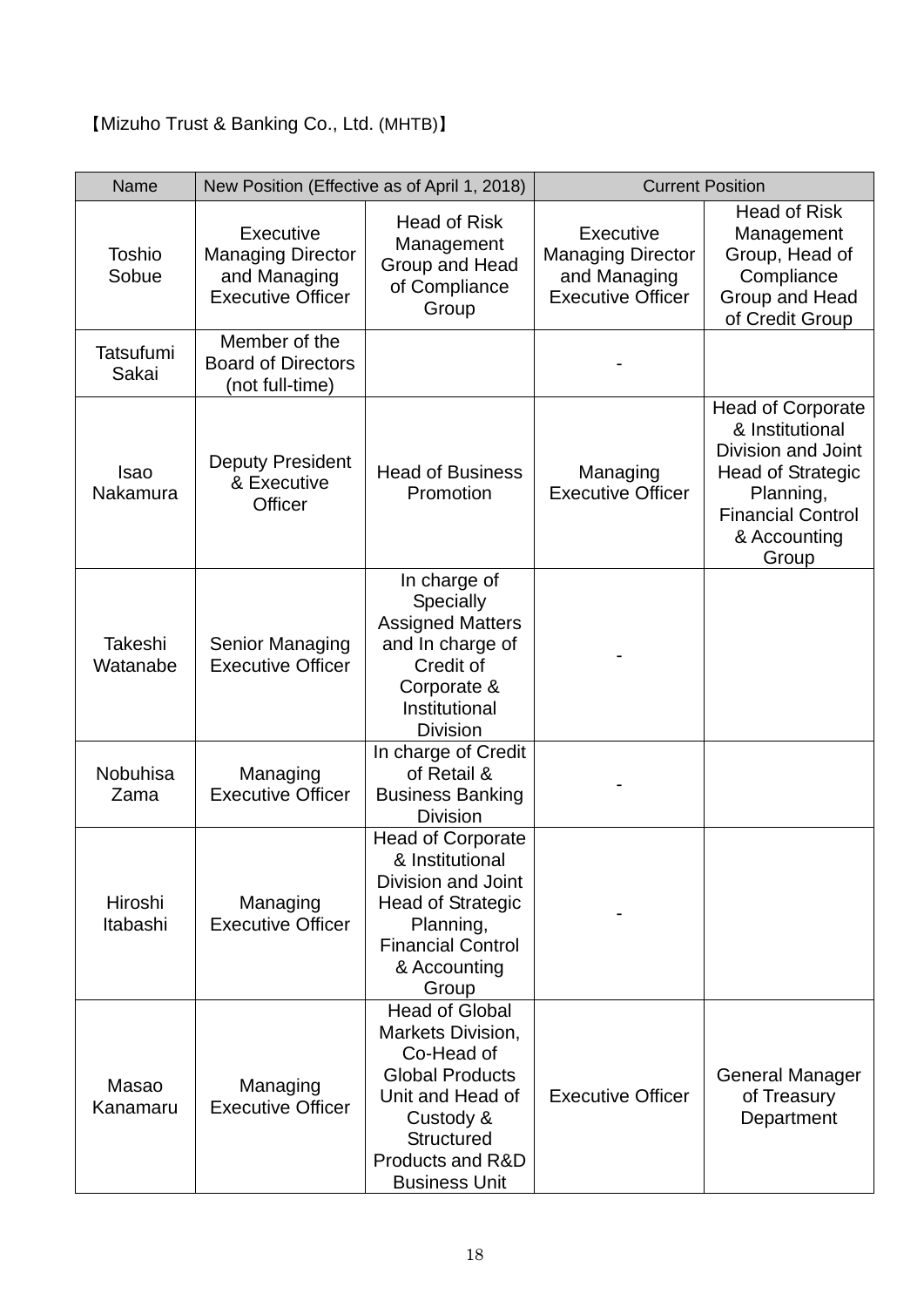| Name                          | New Position (Effective as of April 1, 2018) |                                                                                                | <b>Current Position</b>                                       |                                                                                                                                                                                      |
|-------------------------------|----------------------------------------------|------------------------------------------------------------------------------------------------|---------------------------------------------------------------|--------------------------------------------------------------------------------------------------------------------------------------------------------------------------------------|
| Hideki<br>Daimon              | Managing<br><b>Executive Officer</b>         | In charge of Trust<br>& Banking                                                                | <b>Executive Officer</b>                                      | <b>General Manager</b><br>of Corporate &<br>Institutional<br>Coordination<br>Department                                                                                              |
| Yutaka<br>Akutagawa           | <b>Executive Officer</b>                     | <b>General Manager</b><br>of Corporate &<br>Institutional<br>Coordination<br>Department        |                                                               |                                                                                                                                                                                      |
| Shinya<br>Matake              | <b>Executive Officer</b>                     | <b>General Manager</b><br>of Trust Business<br>Department I                                    | <b>Executive Officer</b>                                      | <b>General Manager</b><br>of Corporate<br>Planning<br>Department                                                                                                                     |
| Fumiaki<br>Tanaka             | <b>Executive Officer</b>                     | <b>General Manager</b><br>of Internal Audit<br>Department                                      |                                                               | <b>General Manager</b><br>of Executive<br>Secretariat                                                                                                                                |
| Yuji Goto                     | <b>Executive Officer</b>                     | <b>General Manager</b><br>of Real Estate<br><b>Business</b><br>Coordination<br>Department      |                                                               | <b>General Manager</b><br>of Real Estate<br><b>Business</b><br>Coordination<br>Department                                                                                            |
| Masato<br>Tsuruoka            | <b>Executive Officer</b>                     | <b>General Manager</b><br>of Consulting<br>Department                                          |                                                               | <b>General Manager</b><br>of Consulting<br>Department                                                                                                                                |
| <b>Mitsuhiro</b><br>Morishita | <b>Executive Officer</b>                     | <b>General Manager</b><br>of Frontier Trust<br><b>Business R&amp;D</b><br>Department           |                                                               | <b>General Manager</b><br>of Frontier Trust<br><b>Business R&amp;D</b><br>Department                                                                                                 |
| Yasuhiro<br>Kinoshita         | <b>Executive Officer</b>                     | <b>General Manager</b><br>of Retail &<br><b>Business Banking</b><br>Coordination<br>Department |                                                               | <b>General Manager</b><br>of Retail &<br><b>Business Banking</b><br>Coordination<br>Department                                                                                       |
| Yasuhiro<br>Sato              | <b>Retired</b>                               | (Have a role at<br>MHFG) <sup>*</sup>                                                          | Member of the<br><b>Board of Directors</b><br>(not full-time) |                                                                                                                                                                                      |
| Makoto<br>Okayama             | <b>Retired</b>                               |                                                                                                | <b>Deputy President</b><br>& Executive<br>Officer             | <b>Head of Business</b><br>Promotion                                                                                                                                                 |
| <b>Nobumitsu</b><br>Watanabe  | <b>Retired</b>                               |                                                                                                | Managing<br><b>Executive Officer</b>                          | <b>Head of Global</b><br>Markets Division,<br>Co-Head of<br><b>Global Products</b><br>Unit and Head of<br>Custody &<br><b>Structured</b><br>Products and R&D<br><b>Business Unit</b> |